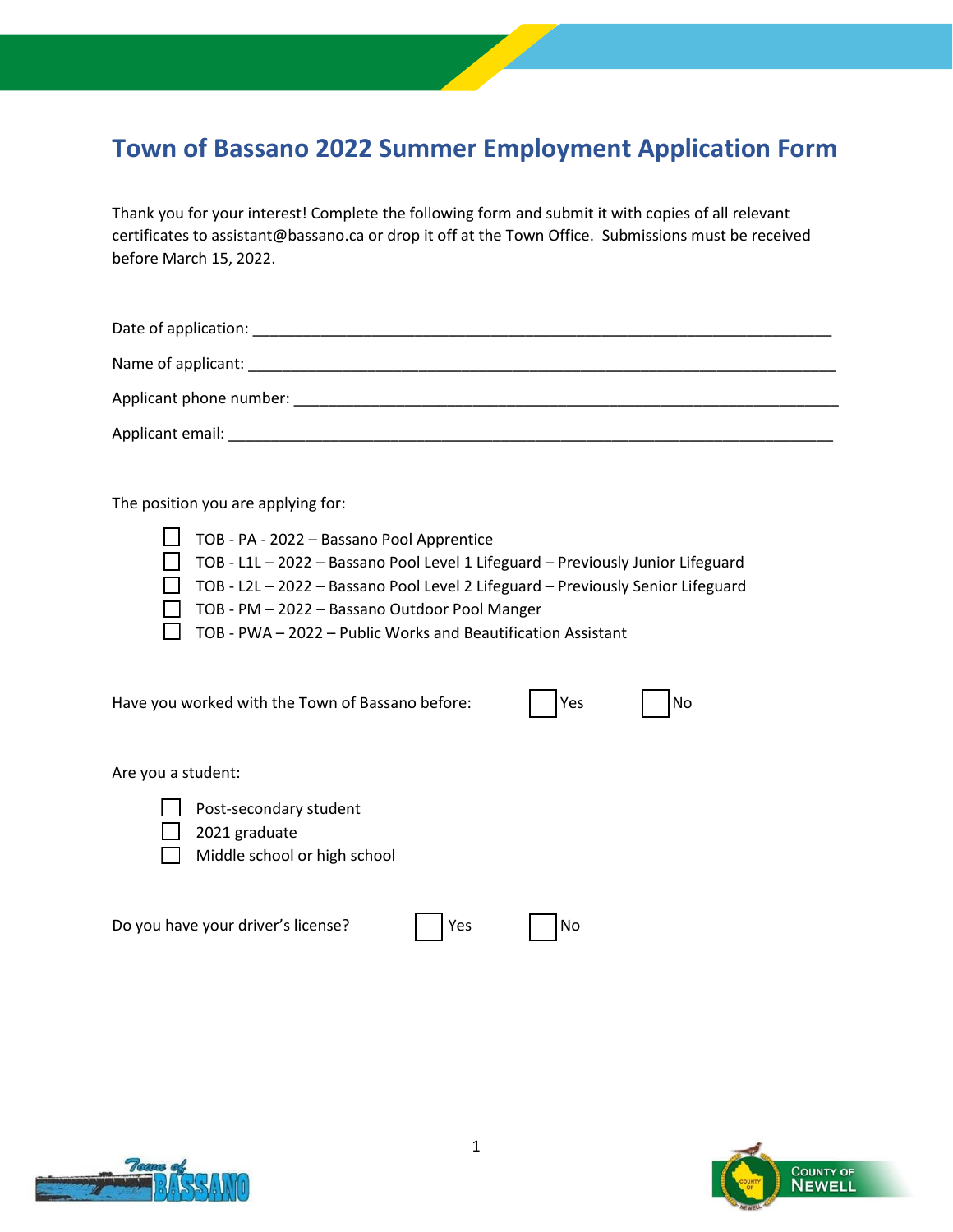What certification do you have? Check all those that apply.

- □ Lifesaving Society Bronze Medallion
- □ Lifesaving Society Bronze Cross
- $\Box$  Canadian Red Cross Water Safety Instructor
- □ Lifesaving Society Swim for Life Instructor
- $\Box$  Lifesaving Society National Lifeguard Pool
- $\Box$  Standard First Aid
- Pool Operators Level 1 Course
- $\Box$  Other:

PLEASE ATTACH COPIES OF ALL APPLICABLE CERTIFICATIONS TO THIS APPLICATION, BOTH CURRENT AND EXPIRED.

\_\_\_\_\_\_\_\_\_\_\_\_\_\_\_\_\_\_\_\_\_\_\_\_\_\_\_\_\_\_\_\_\_\_\_\_\_\_\_\_\_\_\_\_\_\_\_\_\_\_\_\_\_\_\_\_\_\_\_\_\_\_\_\_\_\_\_\_\_\_\_\_\_\_\_\_\_\_ \_\_\_\_\_\_\_\_\_\_\_\_\_\_\_\_\_\_\_\_\_\_\_\_\_\_\_\_\_\_\_\_\_\_\_\_\_\_\_\_\_\_\_\_\_\_\_\_\_\_\_\_\_\_\_\_\_\_\_\_\_\_\_\_\_\_\_\_\_\_\_\_\_\_\_\_\_\_ \_\_\_\_\_\_\_\_\_\_\_\_\_\_\_\_\_\_\_\_\_\_\_\_\_\_\_\_\_\_\_\_\_\_\_\_\_\_\_\_\_\_\_\_\_\_\_\_\_\_\_\_\_\_\_\_\_\_\_\_\_\_\_\_\_\_\_\_\_\_\_\_\_\_\_\_\_\_

What certification do you need to take in 2022? Check all those that apply.

- $\Box$  Lifesaving Society Bronze Medallion
- □ Lifesaving Society Bronze Cross
- $\Box$  Canadian Red Cross Water Safety Instructor
- $\Box$  Canadian Red Cross Water Safety Instructor Recertification
- □ Lifesaving Society Swim for Life Instructor
- □ Lifesaving Society Swim for Life Instructor Recertification
- $\Box$  Lifesaving Society National Lifeguard Pool
- $\Box$  Lifesaving Society National Lifeguard Pool Recertification
- $\Box$  Standard First Aid
- $\Box$  Standard First Aid Recertification
- □ Pool Operators Level 1 Course (Pool Manager Applicants ONLY)
- $\prod$  Other:





\_\_\_\_\_\_\_\_\_\_\_\_\_\_\_\_\_\_\_\_\_\_\_\_\_\_\_\_\_\_\_\_\_\_\_\_\_\_\_\_\_\_\_\_\_\_\_\_\_\_\_\_\_\_\_\_\_\_\_\_\_\_\_\_\_\_\_\_\_\_\_\_\_\_\_\_\_\_ \_\_\_\_\_\_\_\_\_\_\_\_\_\_\_\_\_\_\_\_\_\_\_\_\_\_\_\_\_\_\_\_\_\_\_\_\_\_\_\_\_\_\_\_\_\_\_\_\_\_\_\_\_\_\_\_\_\_\_\_\_\_\_\_\_\_\_\_\_\_\_\_\_\_\_\_\_\_ \_\_\_\_\_\_\_\_\_\_\_\_\_\_\_\_\_\_\_\_\_\_\_\_\_\_\_\_\_\_\_\_\_\_\_\_\_\_\_\_\_\_\_\_\_\_\_\_\_\_\_\_\_\_\_\_\_\_\_\_\_\_\_\_\_\_\_\_\_\_\_\_\_\_\_\_\_\_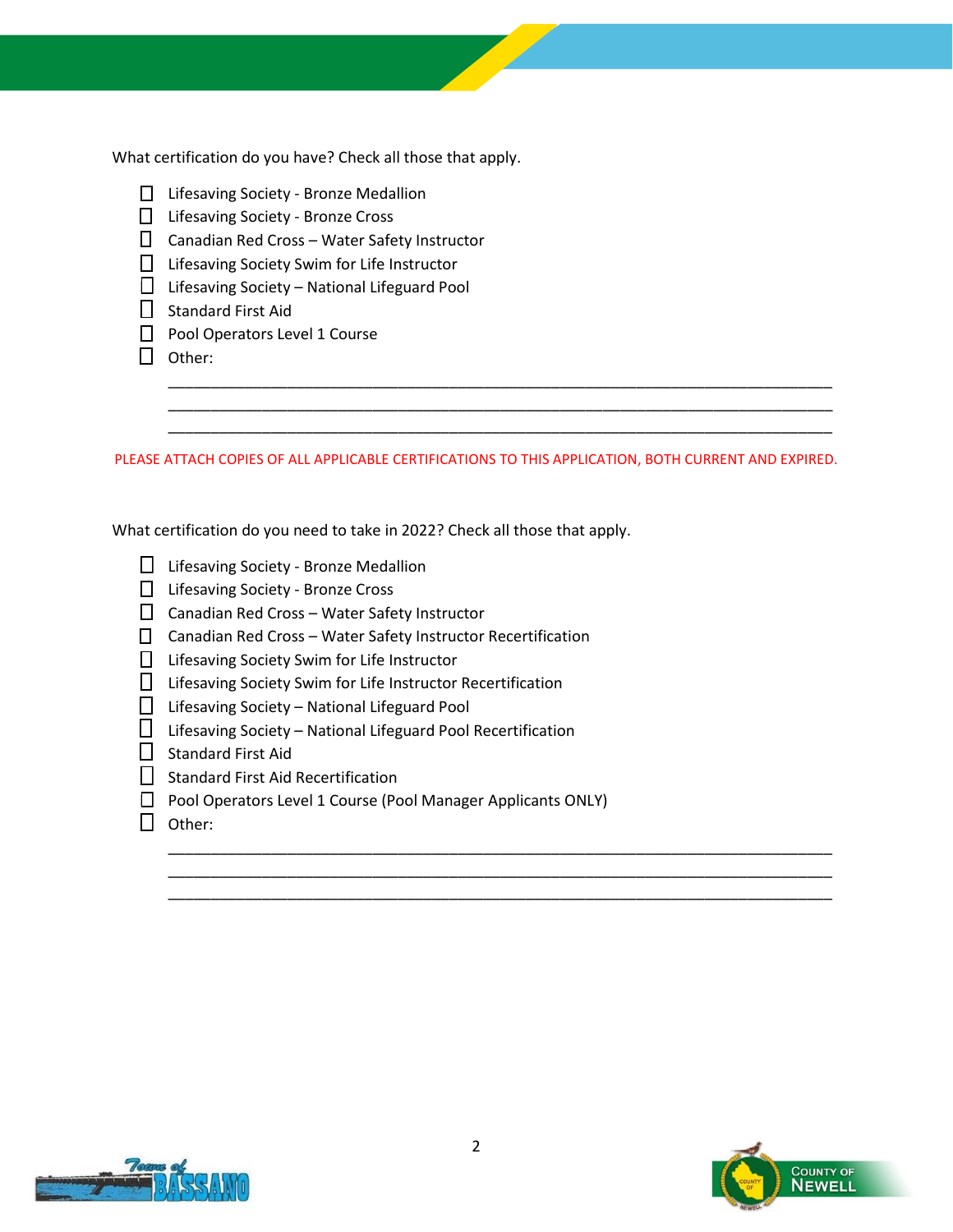| AVAILABILITY - When are you available to work?                 |
|----------------------------------------------------------------|
| Part time (E.g. I can work after school from May 20 - June 21) |
| Full time (E.g. I can work all day from June 22 – August 31)   |

Is there anything we should know about your schedule (e.g. days you need off, summer activities, training, holidays)?

\_\_\_\_\_\_\_\_\_\_\_\_\_\_\_\_\_\_\_\_\_\_\_\_\_\_\_\_\_\_\_\_\_\_\_\_\_\_\_\_\_\_\_\_\_\_\_\_\_\_\_\_\_\_\_\_\_\_\_\_\_\_\_\_\_\_\_\_\_\_\_\_\_\_\_\_\_\_\_\_\_\_\_\_\_ \_\_\_\_\_\_\_\_\_\_\_\_\_\_\_\_\_\_\_\_\_\_\_\_\_\_\_\_\_\_\_\_\_\_\_\_\_\_\_\_\_\_\_\_\_\_\_\_\_\_\_\_\_\_\_\_\_\_\_\_\_\_\_\_\_\_\_\_\_\_\_\_\_\_\_\_\_\_\_\_\_\_\_\_\_ \_\_\_\_\_\_\_\_\_\_\_\_\_\_\_\_\_\_\_\_\_\_\_\_\_\_\_\_\_\_\_\_\_\_\_\_\_\_\_\_\_\_\_\_\_\_\_\_\_\_\_\_\_\_\_\_\_\_\_\_\_\_\_\_\_\_\_\_\_\_\_\_\_\_\_\_\_\_\_\_\_\_\_\_\_

How many hours per week can you work when working full time?

| $\perp$ | $8 - 16$ hours |
|---------|----------------|
| $\perp$ | $16-24$ hours  |
| 1 I     | 24-36 hours    |
| ΙI      | 40 hours       |

Tell us about your special skills or skills you would like to learn this summer. Answering this question will help us place you on the right team.

\_\_\_\_\_\_\_\_\_\_\_\_\_\_\_\_\_\_\_\_\_\_\_\_\_\_\_\_\_\_\_\_\_\_\_\_\_\_\_\_\_\_\_\_\_\_\_\_\_\_\_\_\_\_\_\_\_\_\_\_\_\_\_\_\_\_\_\_\_\_\_\_\_\_\_\_\_\_\_\_\_\_\_\_\_ \_\_\_\_\_\_\_\_\_\_\_\_\_\_\_\_\_\_\_\_\_\_\_\_\_\_\_\_\_\_\_\_\_\_\_\_\_\_\_\_\_\_\_\_\_\_\_\_\_\_\_\_\_\_\_\_\_\_\_\_\_\_\_\_\_\_\_\_\_\_\_\_\_\_\_\_\_\_\_\_\_\_\_\_\_ \_\_\_\_\_\_\_\_\_\_\_\_\_\_\_\_\_\_\_\_\_\_\_\_\_\_\_\_\_\_\_\_\_\_\_\_\_\_\_\_\_\_\_\_\_\_\_\_\_\_\_\_\_\_\_\_\_\_\_\_\_\_\_\_\_\_\_\_\_\_\_\_\_\_\_\_\_\_\_\_\_\_\_\_\_

MANAGER APPLICATIONS ONLY: What qualities do you possess that will make you a good manager?

\_\_\_\_\_\_\_\_\_\_\_\_\_\_\_\_\_\_\_\_\_\_\_\_\_\_\_\_\_\_\_\_\_\_\_\_\_\_\_\_\_\_\_\_\_\_\_\_\_\_\_\_\_\_\_\_\_\_\_\_\_\_\_\_\_\_\_\_\_\_\_\_\_\_\_\_\_\_\_\_\_\_\_\_\_ \_\_\_\_\_\_\_\_\_\_\_\_\_\_\_\_\_\_\_\_\_\_\_\_\_\_\_\_\_\_\_\_\_\_\_\_\_\_\_\_\_\_\_\_\_\_\_\_\_\_\_\_\_\_\_\_\_\_\_\_\_\_\_\_\_\_\_\_\_\_\_\_\_\_\_\_\_\_\_\_\_\_\_\_\_ \_\_\_\_\_\_\_\_\_\_\_\_\_\_\_\_\_\_\_\_\_\_\_\_\_\_\_\_\_\_\_\_\_\_\_\_\_\_\_\_\_\_\_\_\_\_\_\_\_\_\_\_\_\_\_\_\_\_\_\_\_\_\_\_\_\_\_\_\_\_\_\_\_\_\_\_\_\_\_\_\_\_\_\_\_ \_\_\_\_\_\_\_\_\_\_\_\_\_\_\_\_\_\_\_\_\_\_\_\_\_\_\_\_\_\_\_\_\_\_\_\_\_\_\_\_\_\_\_\_\_\_\_\_\_\_\_\_\_\_\_\_\_\_\_\_\_\_\_\_\_\_\_\_\_\_\_\_\_\_\_\_\_\_\_\_\_\_\_\_\_

MANAGER APPLICATIONS ONLY: How would you deliver negative feedback to a member of your staff?

\_\_\_\_\_\_\_\_\_\_\_\_\_\_\_\_\_\_\_\_\_\_\_\_\_\_\_\_\_\_\_\_\_\_\_\_\_\_\_\_\_\_\_\_\_\_\_\_\_\_\_\_\_\_\_\_\_\_\_\_\_\_\_\_\_\_\_\_\_\_\_\_\_\_\_\_\_\_\_\_\_\_\_\_\_ \_\_\_\_\_\_\_\_\_\_\_\_\_\_\_\_\_\_\_\_\_\_\_\_\_\_\_\_\_\_\_\_\_\_\_\_\_\_\_\_\_\_\_\_\_\_\_\_\_\_\_\_\_\_\_\_\_\_\_\_\_\_\_\_\_\_\_\_\_\_\_\_\_\_\_\_\_\_\_\_\_\_\_\_\_ \_\_\_\_\_\_\_\_\_\_\_\_\_\_\_\_\_\_\_\_\_\_\_\_\_\_\_\_\_\_\_\_\_\_\_\_\_\_\_\_\_\_\_\_\_\_\_\_\_\_\_\_\_\_\_\_\_\_\_\_\_\_\_\_\_\_\_\_\_\_\_\_\_\_\_\_\_\_\_\_\_\_\_\_\_ \_\_\_\_\_\_\_\_\_\_\_\_\_\_\_\_\_\_\_\_\_\_\_\_\_\_\_\_\_\_\_\_\_\_\_\_\_\_\_\_\_\_\_\_\_\_\_\_\_\_\_\_\_\_\_\_\_\_\_\_\_\_\_\_\_\_\_\_\_\_\_\_\_\_\_\_\_\_\_\_\_\_\_\_\_



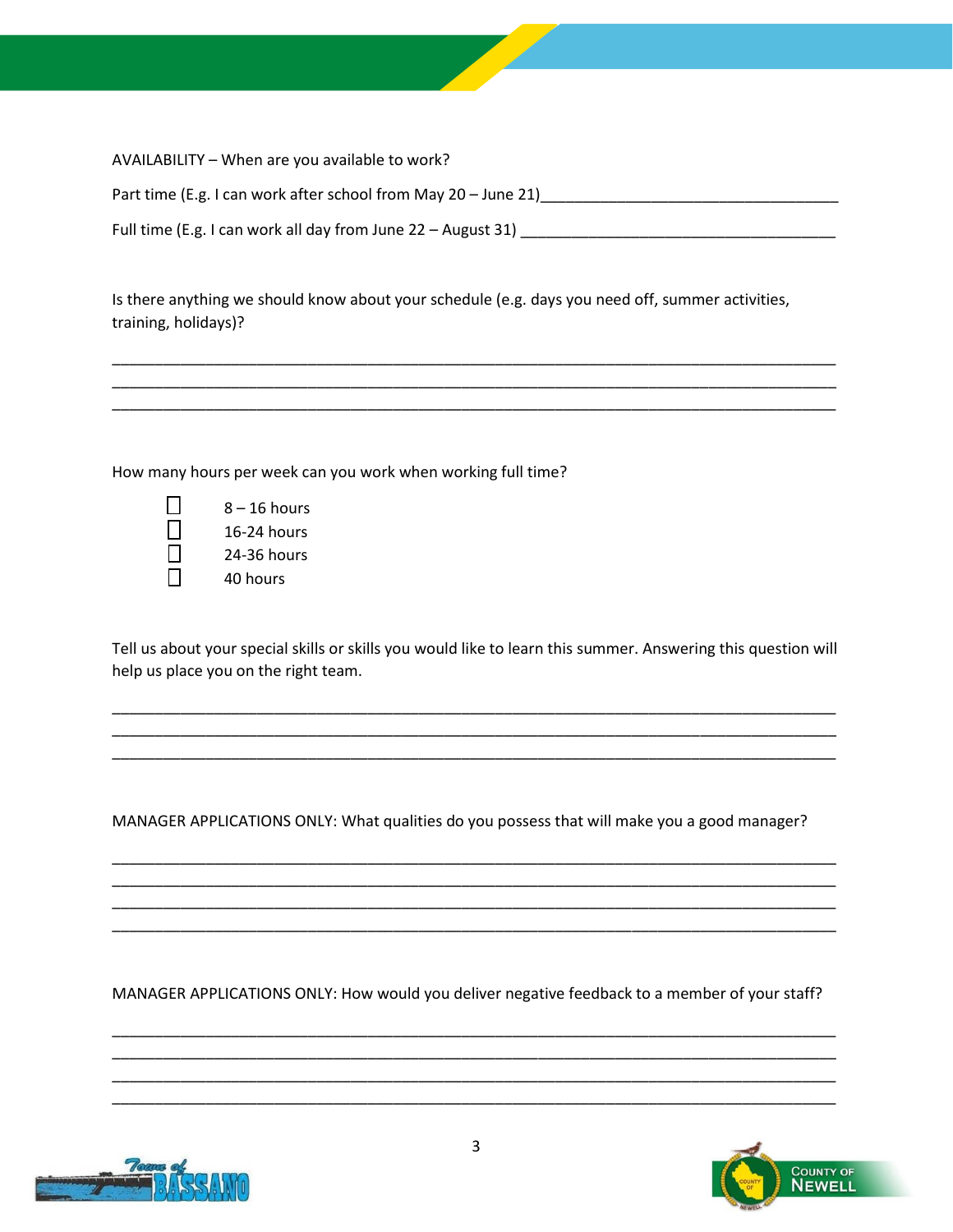I have experience with (check all that apply):



- $\Box$  Collecting money and making change
- Customer service
- Answering phones
- **D** Marketing
- $\Box$  Lifesaving skills
- Lawnmowers
- $\Box$  Hand tools

I would like to learn more about and build skills in (check all that apply):

 $\Box$  Pool programming and events  $\square$  Marketing and social media<br> $\square$  Leadership  $\Box$  Leadership<br> $\Box$  Advanceme  $\Box$  Advancement opportunities in aquatics<br> $\Box$  Water testing and pump operations  $\Box$  Water testing and pump operations<br> $\Box$  Building operations and maintenanc Building operations and maintenance  $\Box$  Parks and beautification Management

List two things that are important to you and why:

How would you describe yourself (check all that apply):

- 
- $\Box$  I am easily motivated<br> $\Box$  I am active I am active I am disciplined I listen to others I am punctual  $\Box$  I show up  $\Box$  I am detail-oriented I am positive  $\Box$  I am a hands-on learner  $\Box$  I am quiet  $\Box$  I prefer to be alone
- $\Box$  I prefer to be with a group of people
- $\Box$  I am a leader
- $\Box$  I am organized
- $\Box$  I am a problem solver
- $\Box$  I take pride in the things I do
- $\Box$  I set goals for myself and work towards them  $\Box$  I am a good listener
	- I am a good listener
- $\Box$  I am compassionate
- $\Box$  I am helpful<br> $\Box$  I am angry w
	- I am angry when I do not get my own way
- $\square$  I am a team-player<br> $\square$  I like to take risks
	- I like to take risks



\_\_\_\_\_\_\_\_\_\_\_\_\_\_\_\_\_\_\_\_\_\_\_\_\_\_\_\_\_\_\_\_\_\_\_\_\_\_\_\_\_\_\_\_\_\_\_\_\_\_\_\_\_\_\_\_\_\_\_\_\_\_\_\_\_\_\_\_\_\_\_\_\_\_\_\_\_\_\_\_\_\_\_\_\_ \_\_\_\_\_\_\_\_\_\_\_\_\_\_\_\_\_\_\_\_\_\_\_\_\_\_\_\_\_\_\_\_\_\_\_\_\_\_\_\_\_\_\_\_\_\_\_\_\_\_\_\_\_\_\_\_\_\_\_\_\_\_\_\_\_\_\_\_\_\_\_\_\_\_\_\_\_\_\_\_\_\_\_\_\_